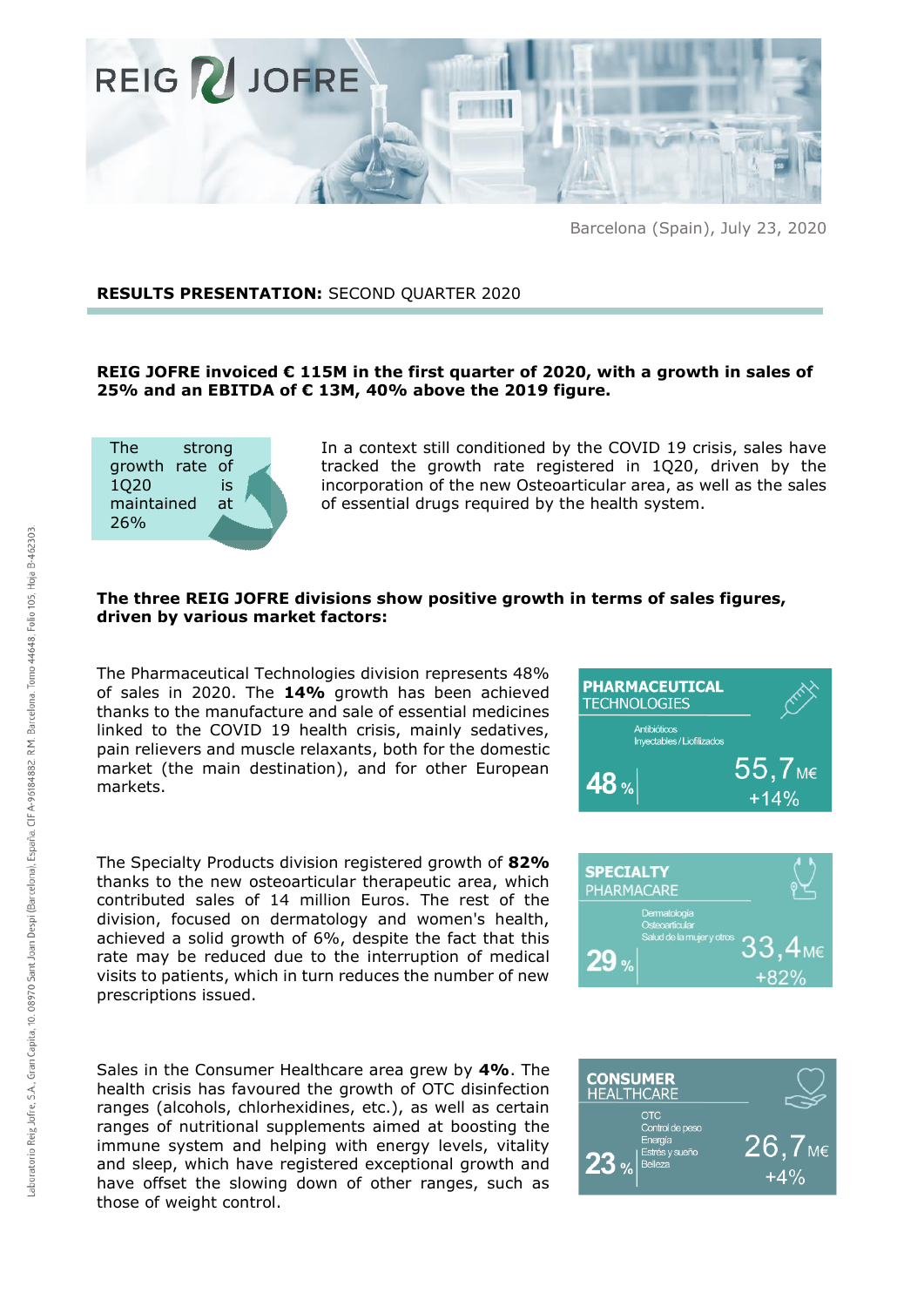## **Evolution by Geographical Zone.**



The domestic market represents 47% of turnover and has registered growth of the order of 50% during the first half, favoured by the consumption of essential drugs and by the new osteoarticular business, which concentrates almost 90% of its sales in Spain.

The European markets have registered less growth (+3%), partly due to the prioritization of the supply to the domestic market.

The rest of the countries, which together represent 11% of sales, have registered an excellent growth of 34% compared to the previous year.

Spain grew by more than 50%, with the rest of Europe growing at a moderate rate of 3% and the rest of world markets gaining weight, due to the company's international development strategy, and growing by +34%

The 25% growth in sales allows us to take advantage of synergies made available through the integration of the new business, without any increase in structural costs.

Despite a reduction in the gross margin, which stands at 60%, cost control measures have improved the EBITDA by 40%, reaching 13 million Euros in the first half.

Personnel expenses grew by 14%, mainly reflecting the integration of the new osteoarticular sales network, while other operating expenses increased by 8%, which is below revenue growth.

Amortization increased 57% due in part to new investments, but above all due to the impact of the amortization of intangible assets associated with the new business, which represents € 2.4M, 30% of the total.

Financial management focussed on cost adjustment and the positive impact of exchange rates has allowed for an exceptional improvement in the financial results.

**The increase in sales and cost control has enabled a 40% improvement in EBITDA and a 26% in Consolidated Profit** 

### **Evolution Results Investments and Financing**

Investments in Technology and Capacity Expansion made in these two quarters total € 7.5M. Of these, € 5.3M correspond to the final tranche of investment in the new Plant.

> **REIG JOFRE will complete the commissioning of the new Sterile Injectables factory in 2020. With an investment of € 30 million, it will be one of the most technologically advanced plants in Europe. The facility will become operative in 2021**

Similarly, more than  $\epsilon$  3M has been invested into R&D projects.

Investment financing, together with the financing associated with the purchase of the new business, brings the financial debt to  $\epsilon$  60 million, as expected. This data excludes the effect of IFRS 16.

The Debt/EBITDA ratio stood at 2.70, a level similar to that at the closure of the previous year, with the higher debt being offset by the improvement in EBITDA. The new debt is structured over a term of between 5 and 7 years and has been contracted at a fixed rate for the most part.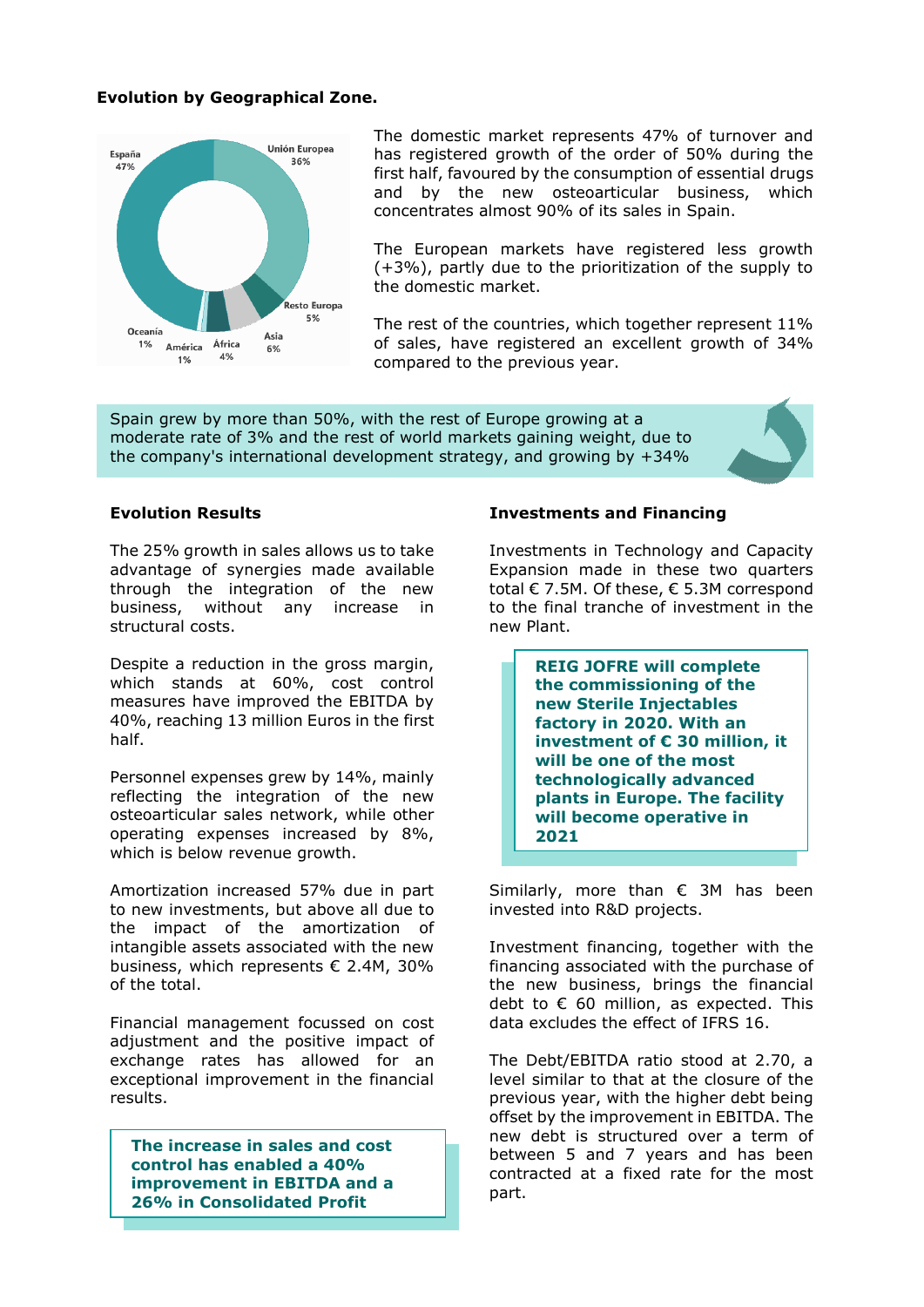# **COVID10 - Impacts and Opportunities**

Despite the overall positive impact on the company's income, REIG JOFRE has expanded its financing lines in order to be in a position to face contingencies in scenarios of greater uncertainty, although no use of such lines is expected in the coming months.

The security and control measures implemented, and the emphasis placed on home working have enabled activity levels to be maintained without impacting on the activity of the Manufacturing Plants and Logistics Centres in Barcelona, Toledo, Malmö and Nice.

The response needs to COVID 19 have also generated project opportunities that may impact the company.

**REIG JOFRE thanks its team for their unconditional effort to maintain the plants' activity during recent months. This has allowed us to manufacture and distribute critical medicines to hospitals for the treatment of the most serious COVID 19 patients.** 

THE TECHNOLOGICAL AND INDUSTRIAL CAPACITY OF REIG JOFRE WOULD POTENTIALLY ENABLE THE MANUFACTURE OF COVID 19 VACCINE TO ENSURE **SUPPLY** 



With a new manufacturing plant for sterile injectable vials to enter operation in Q1 2021, and a manufacturing capacity that allows for the manufacture of up to 50 million vials per year whilst respecting the commitments of existing contracts, REIG JOFRE is positioned as one of the Spanish manufacturers capable of ensuring the manufacture and supply of COVID 19 vaccine to countries that require it.

REIG JOFRE already manufactures other vaccines at its facilities and is participating in vaccine development projects for the treatment of other infections.

In the event of the materialization of the COVID 19 Vaccine manufacturing project, it will be necessary to undertake certain complementary investments in order to adapt our auxiliary processes, although the estimation of the necessary cost and its duration would allow manufacturing to start within the required period.

STUDY TO EVALUATE THE EFFECTIVENESS OF MANREMYC

MANREMYC is a food supplement indicated for infections that are associated with an abnormal antiinflammatory response.

The trial, which started in July and is expected to be completed in 2020, aims to evaluate the supplement's efficacy in reducing the risk of Covid 19 infection and, in cases of infection, to demonstrate its capacity to the infection's severity, whilst helping to control the antiinflammatory response

## **Outlook 2020**

The first half of 2020 closed with a very good progression in terms of turnover and profit. The effect of inorganic growth generated by the acquisition of the osteoarticular business will disappear as of Q3, since the acquisition took place on July 1, 2019.

We are confident that, notwithstanding the slowdown in growth during the second half of the year due to this reason, REIG JOFRE can complete a year with sustained growth in terms of sales and a significant improvement in results and profitability.

This to be achieved from a position of financial solidity, long-term structuring of the debt that accompanies the return on investments, and a willingness to continue with the efforts in R&D that will allow us to develop new products across all our divisions.